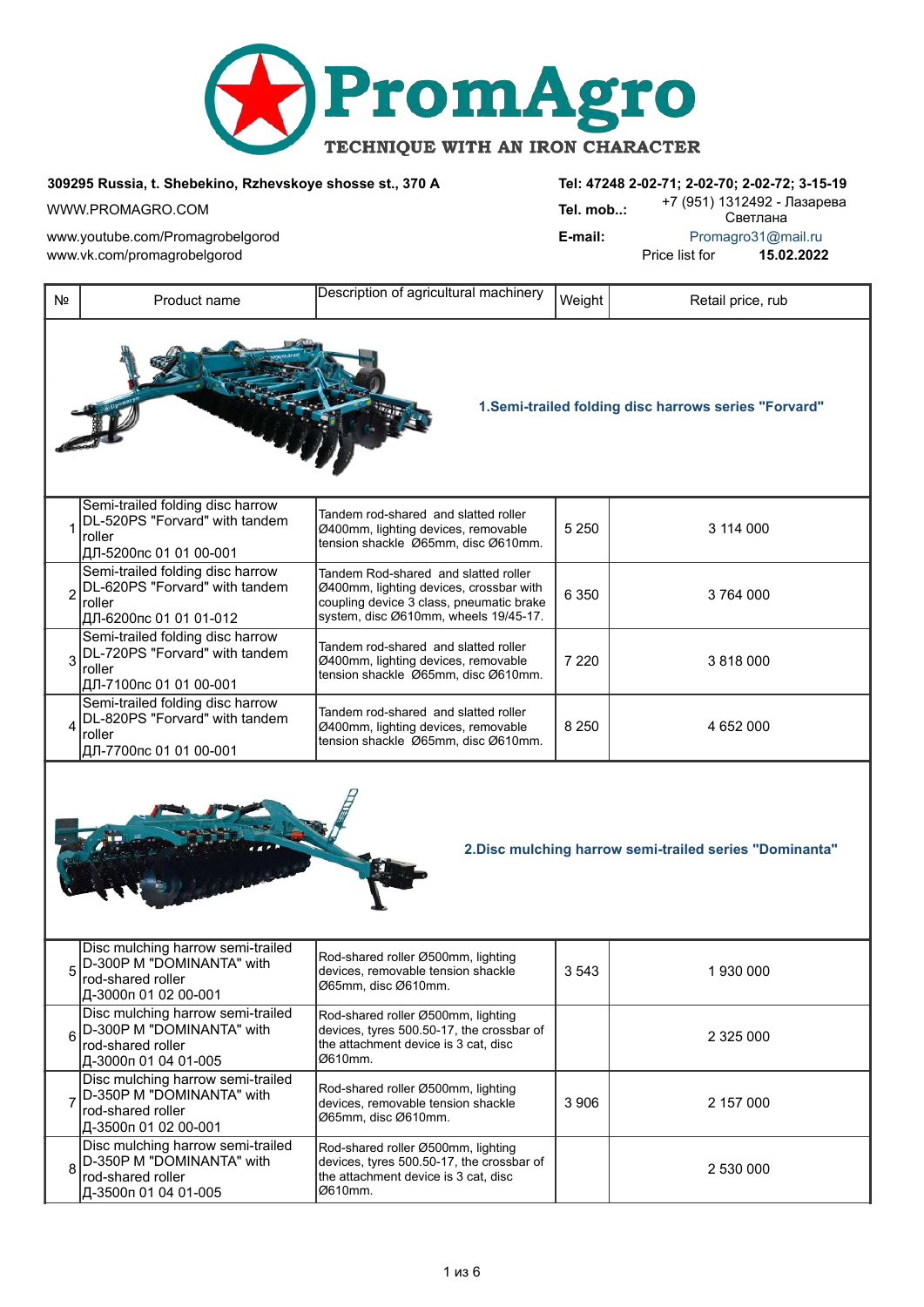| 9  | Disc mulching harrow semi-trailed<br>D-400P M "DOMINANTA" with<br>rod-shared roller<br>Д-4000п 01 02 00-001            | Rod-shared roller Ø500mm, lighting<br>devices, removable tension shackle<br>Ø65mm, disc Ø610mm.                                    | 4 2 6 8 | 2 393 000 |  |
|----|------------------------------------------------------------------------------------------------------------------------|------------------------------------------------------------------------------------------------------------------------------------|---------|-----------|--|
| 10 | Disc mulching harrow semi-trailed<br>D-400P M "DOMINANTA" with<br>rod-shared roller<br>Д-4000п 01 04 01-005            | Rod-shared roller Ø500mm, lighting<br>devices, tyres 500.50-17, the crossbar of<br>the attachment device is 3 cat, disc<br>Ø610mm. |         | 2 856 000 |  |
| 11 | Disc mulching harrow semi-trailed<br>D-450P M "DOMINANTA" with<br>rod-shared roller<br>Д-4500п 01 02 00-001            | Rod-shared roller Ø500mm, lighting<br>devices, removable tension shackle<br>Ø65mm, disc Ø610mm.                                    | 4 6 3 0 | 2 644 000 |  |
| 12 | Disc mulching harrow semi-trailed<br>D-450P M "DOMINANTA" with<br>rod-shared roller<br>Д-4500п 01 04 01-005            | Rod-shared roller Ø500mm, lighting<br>devices, tyres 500.50-17, the crossbar of<br>the attachment device is 3 cat, disc<br>Ø610mm. |         | 3 140 000 |  |
|    | 3. Disc mulching harrow semi-trailer folding series "Dominanta"                                                        |                                                                                                                                    |         |           |  |
| 13 | Disc mulching harrow semi-trailer<br>folding D-520PS M "Dominanta" with<br>tandem roller<br>Д-5202пс 01 01 00-001      | Heavy tandem roller Ø500mm, lighting<br>devices, removable tension shackle<br>Ø65mm, disc Ø610mm.                                  | 7445    | 3 656 000 |  |
| 14 | Disc mulching harrow semi-trailer<br>folding D-520PS M "Dominanta" with<br>rod-shared roller<br>Д-5202пс 01 02 00-001  | Rod-shared roller Ø500mm, lighting<br>devices, removable tension shackle<br>Ø65mm, disc Ø610mm.                                    | 6 900   | 3 530 000 |  |
| 15 | Disc mulching harrow semi-trailer<br>folding D-560PS M "Dominanta" with<br>tandem roller<br>Д-5602пс 01 01 00-001      | Heavy tandem roller Ø500mm, lighting<br>devices, removable tension shackle<br>Ø65mm, disc Ø610mm.                                  | 8 0 4 4 | 3779000   |  |
| 16 | Disc mulching harrow semi-trailer<br>folding D-560PS M "Dominanta" with<br>rod-shared roller<br> Д-5602пс 01 02 00-001 | Rod-shared roller Ø500mm, lighting<br>devices, removable tension shackle<br>Ø65mm, disc Ø610mm.                                    | 7 2 7 2 | 3 581 000 |  |
| 17 | Disc mulching harrow semi-trailer<br>folding D-620PS M "Dominanta" with<br>tandem roller<br> Д-6202пс 01 01 00-001     | Heavy tandem roller Ø500mm, lighting<br>devices, removable tension shackle<br>Ø65mm, disc Ø610mm.                                  | 8424    | 3 901 000 |  |
| 18 | Disc mulching harrow semi-trailer<br>folding D-620PS M "Dominanta" with<br>rod-shared roller<br>Д-6202пс 01 02 00-001  | Rod-shared roller Ø500mm, lighting<br>devices, removable tension shackle<br>Ø65mm, disc Ø610mm.                                    | 7648    | 3790000   |  |
| 19 | Disc mulching harrow semi-trailer<br>folding D-660PS M "Dominanta" with<br>tandem roller<br> Д-6602пс 01 01 00-001     | Heavy tandem roller Ø500mm, lighting<br>devices, removable tension shackle<br>Ø65mm, disc Ø610mm.                                  | 8858    | 4 108 000 |  |
| 20 | Disc mulching harrow semi-trailer<br>folding D-660PS M "Dominanta"<br>with rod-shared roller<br>Д-6602пс 01 02 00-001  | Rod-shared roller Ø500mm, lighting<br>devices, removable tension shackle<br>Ø65mm, disc Ø610mm.                                    | 8016    | 3 976 000 |  |
| 21 | Disc mulching harrow semi-trailer<br>folding D-720PS M "Dominanta" with<br>tandem roller<br>Д-7102пс 01 01 00-001      | Heavy tandem roller Ø500mm, lighting<br>devices, removable tension shackle<br>Ø65mm, disc Ø610mm.                                  | 9402    | 4 337 000 |  |
| 22 | Disc mulching harrow semi-trailer<br>folding D-720PS M "Dominanta" with<br>rod-shared roller<br>Д-7102пс 01 02 00-001  | Rod-shared roller Ø500mm, lighting<br>devices, removable tension shackle<br>Ø65mm, disc Ø610mm.                                    | 8 5 2 5 | 4 126 000 |  |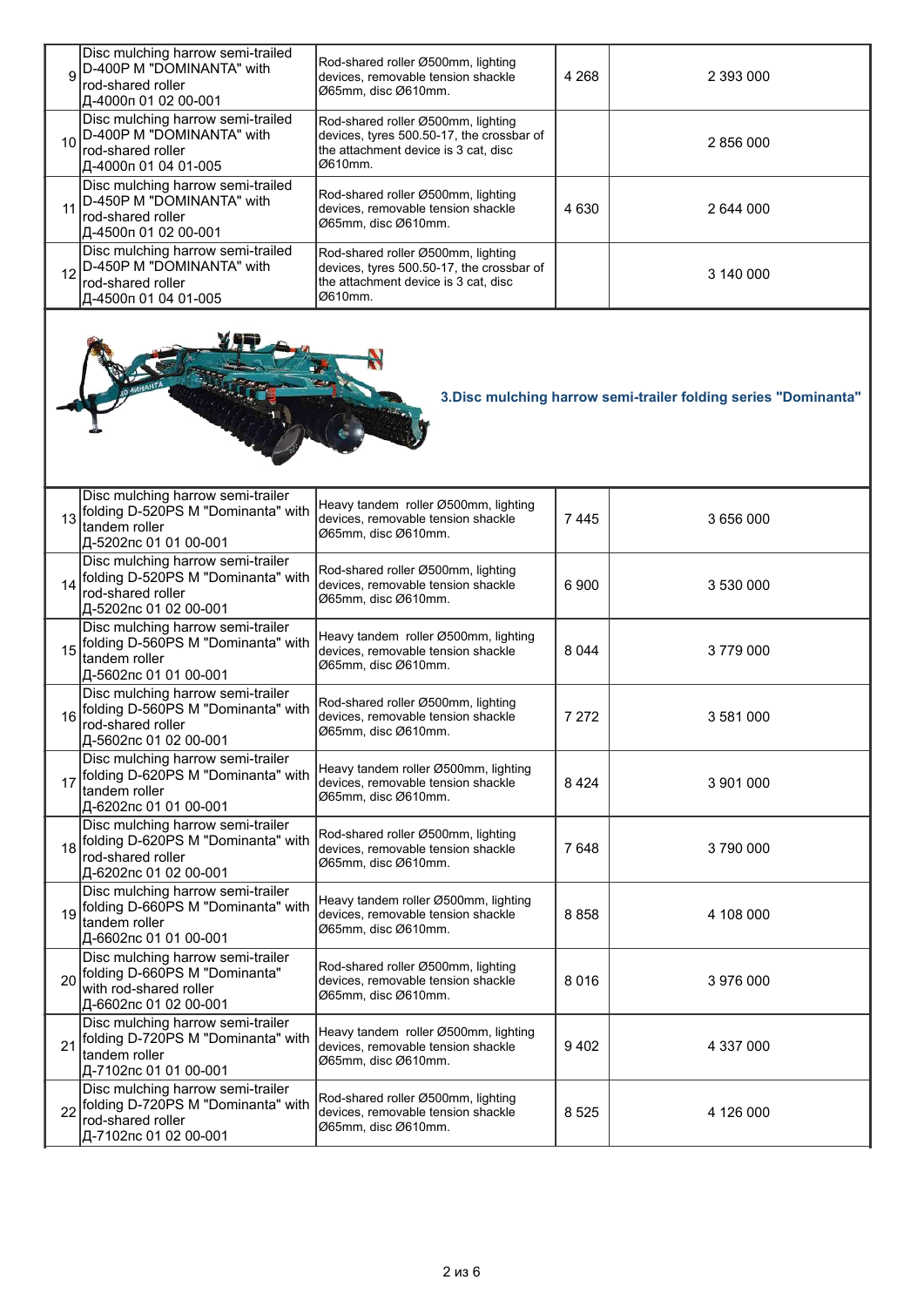

## *4.Heavy disk stubble ploughs semi-trailer folding series "Master"*

| 23                                                                           | Heavy disk stubble ploughs<br>semi-trailer folding M-5000PS<br>"Master" with tandem roller<br>M-5001nc 01 01 00-001 | Disks with small cut-outs Ø510mm,<br>lighting devices, removable tension<br>shackle Ø65mm, heavy tandem roller<br>Ø500mm with a single row spring harrow<br>provides. | 5957    | 3 436 000 |
|------------------------------------------------------------------------------|---------------------------------------------------------------------------------------------------------------------|-----------------------------------------------------------------------------------------------------------------------------------------------------------------------|---------|-----------|
| 24                                                                           | Heavy disk stubble ploughs<br>semi-trailer folding M-5000PS<br>"Master" with tandem roller<br>M-5001nc 02 01 00-001 | Plain disks Ø510mm, lighting devices,<br>removable tension shackle Ø65mm,<br>heavy tandem roller Ø500mm with a<br>single row spring harrow provides.                  | 5957    | 3 436 000 |
| 25                                                                           | Heavy disk stubble ploughs<br>semi-trailer folding M-6000PS<br>"Master" with tandem roller<br>M-6001nc 01 01 00-001 | Disks with small cut-outs Ø510mm,<br>lighting devices, removable tension<br>shackle Ø65mm, heavy tandem roller<br>Ø500mm with a single row spring harrow<br>provides. | 6788    | 3 539 000 |
| 26                                                                           | Heavy disk stubble ploughs<br>semi-trailer folding M-6000PS<br>"Master" with tandem roller<br>M-6001nc 02 01 00-001 | Plain disks Ø510mm, lighting devices,<br>removable tension shackle Ø65mm,<br>heavy tandem roller Ø500mm with a<br>single row spring harrow provides.                  | 6788    | 3 539 000 |
| 27                                                                           | Heavy disk stubble ploughs<br>semi-trailer folding M-7000PS<br>"Master" with tandem roller<br>M-7001nc 01 01 00-001 | Disks with small cut-outs Ø510mm,<br>lighting devices, removable tension<br>shackle Ø65mm, heavy tandem roller<br>Ø500mm with a single row spring harrow<br>provides. | 7762    | 3 640 000 |
| 28                                                                           | Heavy disk stubble ploughs<br>semi-trailer folding M-7000PS<br>"Master" with tandem roller<br>M-7001nc 01 01 00-002 | Disks with small cut-outs Ø510mm,<br>lighting devices, removable tension<br>shackle Ø65mm, heavy tandem roller<br>Ø500mm with a single row spring harrow<br>provides. | 7762    | 3 640 000 |
| 29                                                                           | Heavy disk stubble ploughs<br>semi-trailer folding M-7000PS<br>"Master" with tandem roller<br>M-7001nc 02 01 00-001 | Plain disks Ø510mm, lighting devices,<br>removable tension shackle Ø65mm,<br>heavy tandem roller Ø500mm with a<br>single row spring harrow provides.                  | 7762    | 3 640 000 |
| 5. Medium stubble cultivator semi-trailer folding series "Olymp"             |                                                                                                                     |                                                                                                                                                                       |         |           |
| 30                                                                           | Semi-trailed folding average<br>cultivators KSS-9000 M "Olymp" with<br>tandem roller<br>KCC-8702nc 01 04 00-001     | Heavy tandem roller Ø500mm with a<br>single row spring harrow provides, lighting<br>devices, removable tension shackle<br>Ø65mm, blades 330mm.                        | 7 3 5 0 | 3 636 000 |
| 31                                                                           | Semi-trailed folding average<br>cultivators KSS-14000 M "Olymp"<br>with tandem roller<br>KCC-14302nc 01 04 00-001   | Heavy tandem roller Ø500mm with a<br>single row spring harrow provides, lighting<br>devices, removable tension shackle<br>Ø65mm, blades 330mm.                        | 11 500  | 5 506 000 |
| 6. Heavy stubble mulching cultivator semi-trailer folding series<br>"GRANIT" |                                                                                                                     |                                                                                                                                                                       |         |           |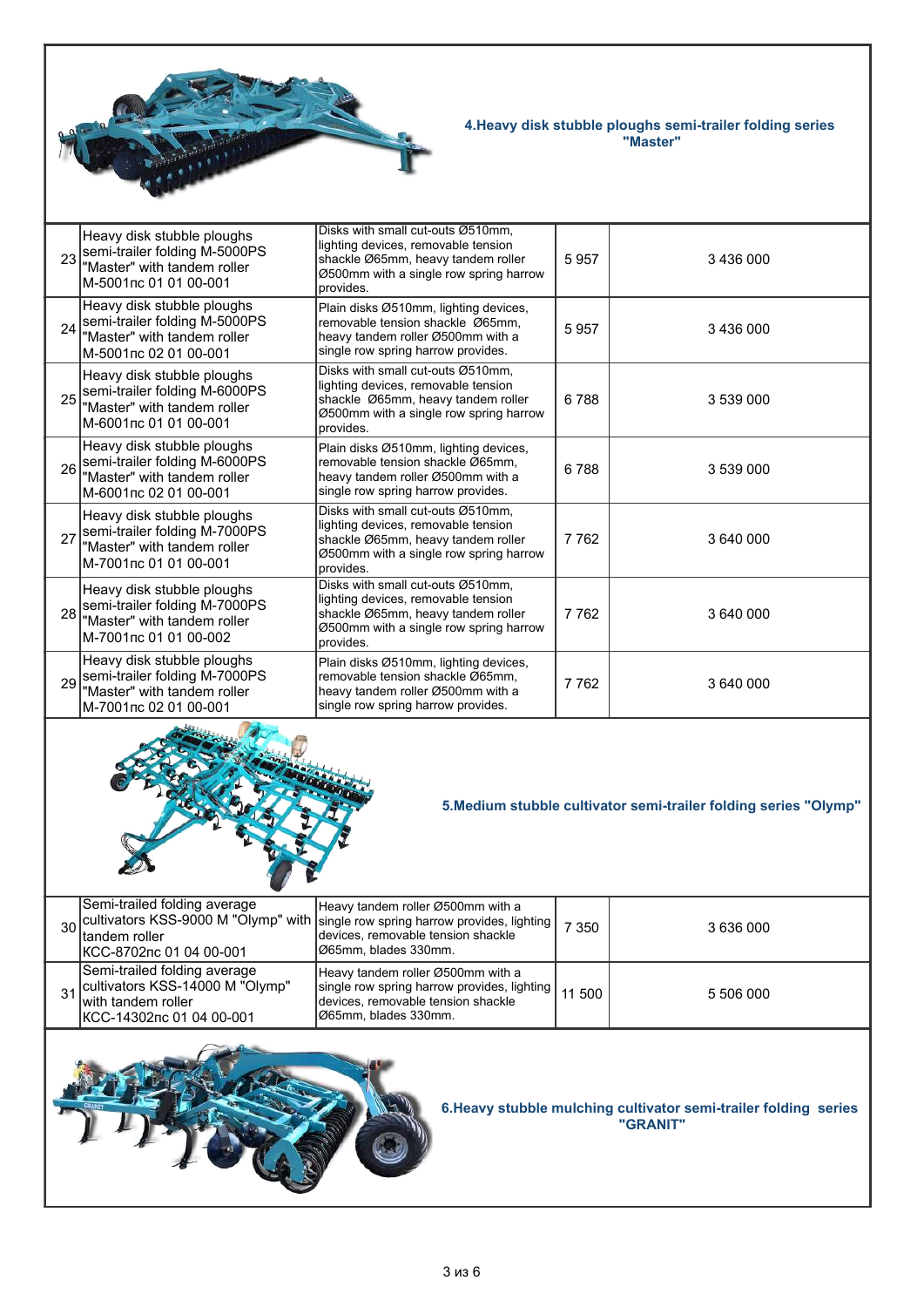| 32 | Heavy mulching cultivator<br>KSTM-4200PS "Granit" with tandem<br>roller<br>КСТМ-3004п 01 01 01-012                         | Heavy tandem roller Ø550mm, leveling<br>unit with discs Ø460mm, lighting devices,<br>removable tension shackle Ø65mm, with<br>a set of Mulch-mix blades.                                                                                                                            | 6 2 5 0 | 3 180 000     |  |
|----|----------------------------------------------------------------------------------------------------------------------------|-------------------------------------------------------------------------------------------------------------------------------------------------------------------------------------------------------------------------------------------------------------------------------------|---------|---------------|--|
| 33 | Heavy mulching cultivator<br>KSTM-4200PS "Granit" with tandem<br>roller<br>КСТМ-4204пс 01 01 00-001                        | Heavy tandem roller Ø550mm, leveling<br>unit with discs Ø460mm, lighting devices,<br>removable tension shackle Ø65mm, with<br>a set of Mulch-mix blades.                                                                                                                            | 6 2 5 0 | 3 640 000     |  |
| 34 | Heavy mulching cultivator<br>KSTM-4800PS "Granit" with tandem<br>roller<br>КСТМ-4804пс 01 01 00-001                        | Heavy tandem roller Ø550mm, leveling<br>unit with discs Ø460mm, lighting devices,<br>removable tension shackle Ø65mm, with<br>a set of Mulch-mix blades.                                                                                                                            | 6 600   | 3 860 000     |  |
| 35 | Heavy mulching cultivator<br>KSTM-5400PS "Granit" with tandem<br>roller<br>КСТМ-5404пс 01 01 00-001                        | Heavy tandem roller Ø550mm, leveling<br>unit with discs Ø460mm, lighting devices,<br>removable tension shackle Ø65mm, with<br>a set of Mulch-mix blades.                                                                                                                            | 7 300   | 4 001 000     |  |
| 36 | Heavy mulching cultivator<br>KSTM-6000PS "Granit" with tandem<br>roller<br>КСТМ-6004пс 01 01 00-001                        | Heavy tandem roller Ø550mm, leveling<br>unit with discs Ø460mm, lighting devices,<br>removable tension shackle Ø65mm, with<br>a set of Mulch-mix blades.                                                                                                                            | 7800    | 4 4 3 5 0 0 0 |  |
| 37 | Heavy mulching cultivator<br>KSTM-6600PS "Granit" with tandem<br>roller<br>КСТМ-6601пс 01 01 00-001                        | Heavy tandem roller Ø550mm, leveling<br>unit with discs Ø460mm, lighting devices,<br>removable tension shackle Ø65mm, with<br>a set of Mulch-mix blades.                                                                                                                            | 8 2 1 0 | 4 756 000     |  |
| 38 | Heavy mulching cultivator<br>KSTM-7200PS "Granit" with tandem<br>roller<br>КСТМ-7201пс 01 01 00-001                        | Heavy tandem roller Ø550mm, leveling<br>unit with discs Ø460mm, lighting devices,<br>removable tension shackle Ø65mm, with<br>a set of Mulch-mix blades.                                                                                                                            | 9 100   | 5 112 000     |  |
|    | 7. Combined presowing complex series "MALAKHIT"                                                                            |                                                                                                                                                                                                                                                                                     |         |               |  |
| 39 | Combined presowing complex<br>KKP-6000 "Malakhit" two-row<br>section with heavy ring roller<br>ККП-6000х3пс 02 05 01-001   | Two-row, semi-trailers folding, additional<br>tine with blade for loosening behind the<br>wheels, leveling unit + front slatted roller<br>Ø360mm + rear tandem iron ring roller<br>Ø360mm, tine 50*10sm, blades 270mm,                                                              | 4700    | 2 672 000     |  |
| 40 | Combined presowing complex<br>KKP-6000 "Malakhit" four-row<br>section with heavy ring roller<br>ККП-6000х4пс 02 05 01-001  | removable tension shackle Ø65mm<br>Four-row, semi-trailers folding, additional<br>tine with blade for loosening behind the<br>wheels, leveling unit + front slatted roller<br>Ø360mm + rear tandem iron ring roller<br>Ø360mm, removable tension shackle<br>Ø65mm                   | 4 700   | 2 540 000     |  |
| 41 | Combined presowing complex<br>KKP-8000 "Malakhit" two-row<br>section with heavy ring roller<br>ККП-8000х3пс 02 05 01-001   | Two-row, semi-trailers folding, additional<br>tine with blade for loosening behind the<br>wheels, leveling unit + front slatted roller<br>Ø360mm + rear tandem iron ring roller<br>Ø360mm, tine 50*10sm, blades 270mm,<br>removable tension shackle Ø65mm                           | 5 9 0 0 | 3 185 000     |  |
| 42 | Combined presowing complex<br>KKP-8000 "Malakhit" four-row<br>section with heavy ring roller<br>ККП-8000х4пс 02 05 01-001  | Four-row, semi-trailers folding, additional<br>tine with blade for loosening behind the<br>wheels, leveling unit + front slatted roller<br>Ø360mm + rear tandem iron ring roller<br>Ø360mm, removable tension shackle<br>Ø65mm                                                      | 5 8 0 0 | 3 015 000     |  |
| 43 | Combined presowing complex<br>KKP-10000 "Malakhit" two-row<br>section with heavy ring roller<br>ККП-10000х3пс 01 05 01-001 | Two-row, semi-trailers folding, additional<br>tine with blade for loosening behind the<br>wheels, leveling unit + front slatted roller<br>Ø360mm + rear tandem iron ring roller<br>Ø360mm, tine 50*10sm, blades 270mm,<br>removable tension shackle Ø65mm                           | 8 6 0 0 | 3 902 000     |  |
| 44 | Combined presowing complex<br>KKP-8000 "Malakhit" two-row<br>section with heavy ring roller<br>ККП-8000х3пс 02 05 01-012   | Two-row, semi-trailers folding, additional<br>tine with blade for loosening behind the<br>wheels, leveling unit + front slatted roller<br>Ø360mm + rear tandem iron ring roller<br>Ø360mm, tine 50*10sm, blades 270mm,<br>the crossbar of the attachment device is 3<br>cat, brake. | 5 9 0 0 | 3 412 000     |  |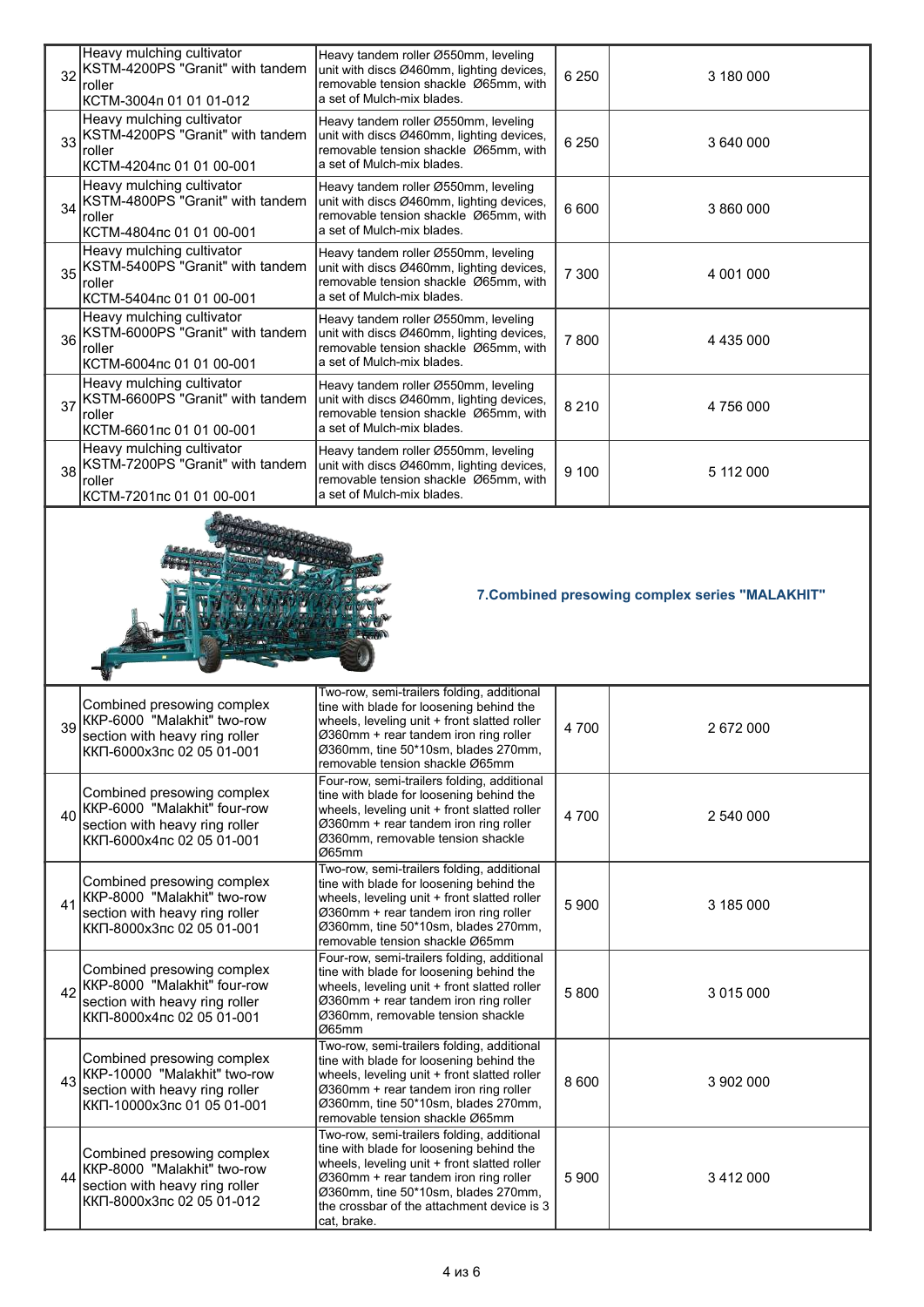| 45 | Combined presowing complex<br>KKP-10000 "Malakhit" two-row<br>section with heavy ring roller<br>ККП-10000х3пс 01 05 01-002  | Two-row, semi-trailers folding, additional<br>tine with blade for loosening behind the<br>wheels, leveling unit + front slatted roller<br>Ø360mm + rear tandem iron ring roller<br>Ø360mm, tine 50*10sm, blades 270mm,<br>removable tension shackle Ø50mm | 8 600   | 3 902 000 |  |  |
|----|-----------------------------------------------------------------------------------------------------------------------------|-----------------------------------------------------------------------------------------------------------------------------------------------------------------------------------------------------------------------------------------------------------|---------|-----------|--|--|
| 46 | Combined presowing complex<br>KKP-10000 "Malakhit" two-row<br>section with rod-shared roller<br>ККП-10000х3пс 01 07 00-001  | Two-row, leveling unit + front Rod-shared<br>roller Ø360mm + rear tandem rod-shared<br>roller Ø360mm, tine 50*10sm, blades<br>270mm, removable tension shackle<br>Ø65mm                                                                                   | 7 7 0 7 | 3 504 000 |  |  |
| 47 | Combined presowing complex<br>KKP-10000 "Malakhit" four-row<br>section with heavy ring roller<br>ККП-10000х4пс 01 05 01-001 | Four-row, semi-trailers folding, additional<br>tine with blade for loosening behind the<br>wheels, leveling unit + front slatted roller<br>Ø360mm + rear tandem iron ring roller<br>Ø360mm, removable tension shackle<br>Ø65mm                            | 8 600   | 3732000   |  |  |
| 48 | Combined presowing complex<br>KKP-10000 "Malakhit" four-row<br>section with heavy ring roller<br>ККП-10000х4пс 01 05 01-005 | Four-row, semi-trailers folding, additional<br>tine with blade for loosening behind the<br>wheels, leveling unit + front slatted roller<br>Ø360mm + rear tandem iron ring roller<br>Ø360mm, the crossbar of the attachment<br>device is 3 cat             | 8 600   | 3 814 000 |  |  |
| 49 | Combined presowing complex<br>KKP-12000 "Malakhit" two-row<br>section with heavy ring roller<br>ККП-12000х3пс 01 05 01-001  | Two-row, semi-trailers folding, additional<br>tine with blade for loosening behind the<br>wheels, leveling unit + front slatted roller<br>Ø360mm + rear tandem iron ring roller<br>Ø360mm, removable tension shackle<br>Ø65mm                             | 9700    | 4 995 000 |  |  |
| 50 | Combined presowing complex<br>KKP-12000 "Malakhit" two-row<br>section with rod-shared roller<br>ККП-12000х3пс 01 07 00-001  | Two-row, leveling unit + front Rod-shared<br>roller Ø360mm + rear tandem rod-shared<br>roller Ø360mm, tine 50*10sm, blades<br>270mm, removable tension shackle<br>Ø65mm                                                                                   | 8970    | 4 586 000 |  |  |
| 51 | Combined presowing complex<br>KKP-12000 "Malakhit" four-row<br>section with heavy ring roller<br>ККП-12000х4пс 01 05 01-001 | Four-row, semi-trailers folding, additional<br>tine with blade for loosening behind the<br>wheels, leveling unit + front slatted roller<br>Ø360mm + rear tandem iron ring roller<br>Ø360mm, removable tension shackle<br>Ø65mm                            | 9700    | 4 921 000 |  |  |
|    | 8. Лущильники дисковые легкие полуприцепные складные<br>"Вектор"                                                            |                                                                                                                                                                                                                                                           |         |           |  |  |
| 52 | Semi-trailed folding disc harrow<br>"Vector" ML-10000PS Rod-shared<br>and slatted roller<br>МЛ-10000пс 02 01 00-001         | Rod-shared and slatted roller Ø400mm,<br>spring tine, disks with small cut-outs<br>Ø510mm. removable tension shackle<br>Ø65mm                                                                                                                             | 10 365  | 5876000   |  |  |
| 53 | Semi-trailed folding disc harrow<br>"Vector" ML-10000PS Rod-shared<br>and slatted roller<br>МЛ-10000пс 06 01 00-001         | Rod-shared and slatted roller Ø400mm,<br>tine with a rubber damper, disks with<br>small cut-outs Ø510mm, removable<br>tension shackle Ø65mm.                                                                                                              | 10 365  | 5 260 000 |  |  |
| 54 |                                                                                                                             |                                                                                                                                                                                                                                                           |         |           |  |  |
|    | Semi-trailed folding disc harrow<br>"Vector" ML-12000PS Rod-shared<br>and slatted roller<br>МЛ-12000пс 02 01 00-001         | Rod-shared and slatted roller Ø400mm.<br>spring tine, disks with small cut-outs<br>Ø510mm, removable tension shackle<br>Ø65mm.                                                                                                                            | 11 165  | 6 377 000 |  |  |
| 55 | Semi-trailed folding disc harrow<br>"Vector" ML-12000PS Rod-shared<br>and slatted roller<br>МЛ-12000пс 06 01 00-001         | Rod-shared and slatted roller Ø400mm,<br>tine with a rubber damper, disks with<br>small cut-outs Ø510mm, removable<br>tension shackle Ø65mm.                                                                                                              | 11 165  | 5 639 000 |  |  |
| 56 | Semi-trailed folding disc harrow<br>"Vector" ML-14000PS Rod-shared<br>and slatted roller<br>МЛ-14000пс 02 01 00-001         | Rod-shared and slatted roller Ø400mm,<br>spring tine, disks with small cut-outs<br>Ø510mm, removable tension shackle<br>Ø65mm.                                                                                                                            | 12 100  | 7 300 000 |  |  |
| 57 | Semi-trailed folding disc harrow<br>"Vector" ML-14000PS Rod-shared<br>and slatted roller<br>МЛ-14000пс 06 01 00-001         | Rod-shared and slatted roller Ø400mm,<br>tine with a rubber damper, disks with<br>small cut-outs Ø510mm, removable<br>tension shackle Ø65mm.                                                                                                              | 12 100  | 6439000   |  |  |
|    | Crossbar with coupling device 3 class                                                                                       | 9. Additional complete                                                                                                                                                                                                                                    |         |           |  |  |